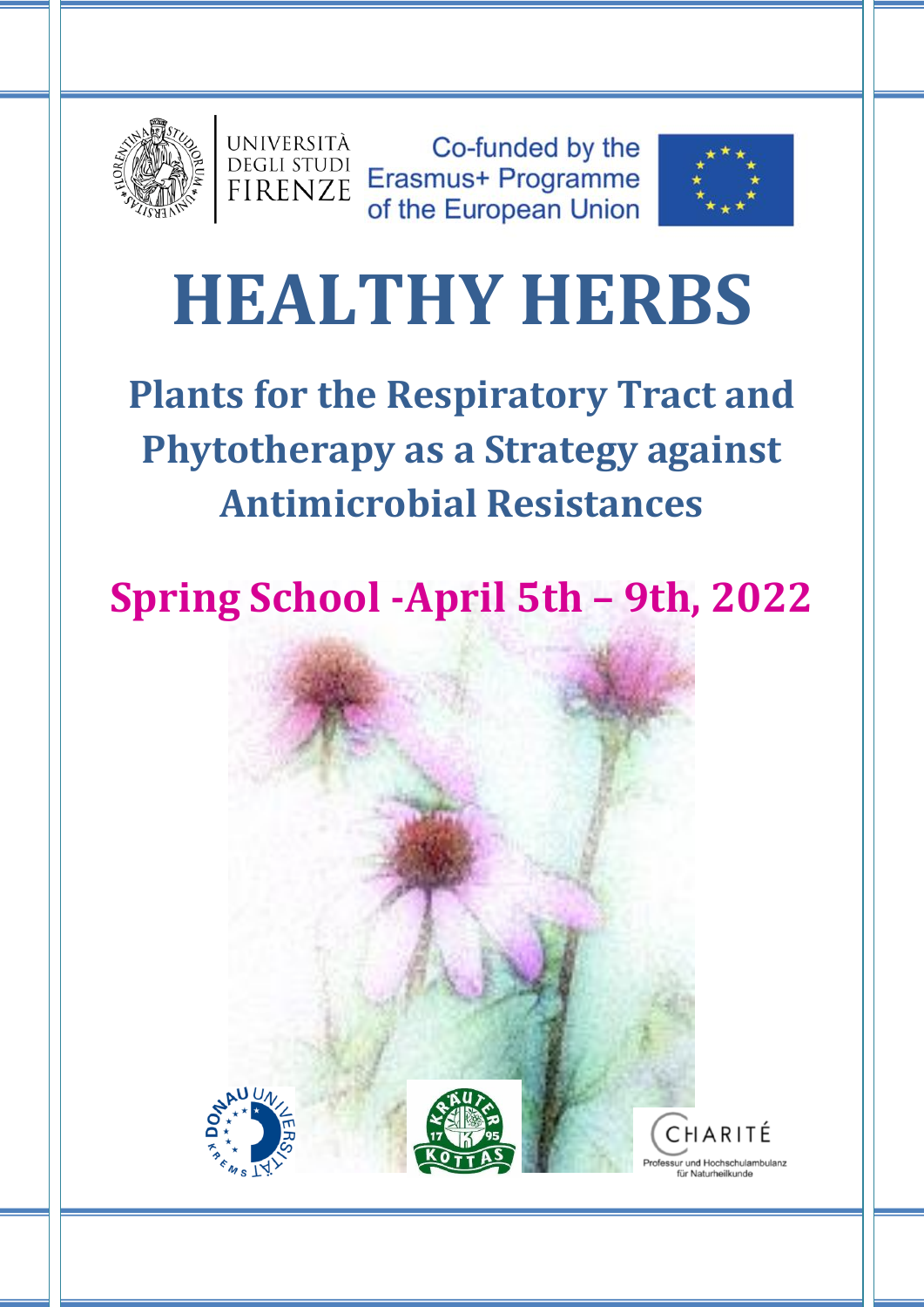#### **April 5 th, 2022**

#### *From the tradition to modern clinical approaches*

|                                                                                                                                  | 09.00 am - 09.30 am REGISTRATION                                                                                               |  |  |
|----------------------------------------------------------------------------------------------------------------------------------|--------------------------------------------------------------------------------------------------------------------------------|--|--|
| 09.30 am $-$ 09.40 am                                                                                                            | Welcome address                                                                                                                |  |  |
| Prof. Dr. Anna Rita Bilia, Prof. Dr. Christine Schauhuber                                                                        |                                                                                                                                |  |  |
| 09.40 am $-$ 10.400 am<br>overview                                                                                               | Old and new prescriptions for respiratory tract infections - a multidisciplinary                                               |  |  |
|                                                                                                                                  | PhDr.Dr. Christine Schauhuber, Center for Traditional Chinese Medicine and<br>Complementary Medicine, Donau-Universität, Krems |  |  |
|                                                                                                                                  | 10.40 am - 11.00 am BREAK                                                                                                      |  |  |
| $11.00am - noon$                                                                                                                 | Phytotherapy for Infectious Diseases -an Introduction.                                                                         |  |  |
| Dr. med. Rainer Stange, Abteilung Naturheilkunde Charité -<br>Universitätsmedizin Berlin und Immanuel Krankenhaus Berlin, Berlin |                                                                                                                                |  |  |
| $12.00 - 01.00$ pm                                                                                                               | Relevant secondary metabolites of plants used for the respiratory tract                                                        |  |  |
| Mag. Gudrun Englmaier, Center for Traditional Chinese Medicine and<br>Complementary Medicine, Donau-Universität, Krems           |                                                                                                                                |  |  |
|                                                                                                                                  | 01.00 pm - 02.00 pm LUNCH - BREAK                                                                                              |  |  |
| 02.00 pm $-$ 03.00 pm                                                                                                            | Quality management of medicinal plants for respiratory diseases                                                                |  |  |
|                                                                                                                                  | Dr. Oliver Vendl, Kottas, Germany                                                                                              |  |  |
| 03.00 pm $-$ 04.00 pm<br>[in Austria]                                                                                            | How to prescribe herbal remediesand how to get health insurance coverage                                                       |  |  |
|                                                                                                                                  | Mag. pharm. Heinrich Justin Evanzin, Austria                                                                                   |  |  |
|                                                                                                                                  | 04.00 pm - 04.30 pm BREAK                                                                                                      |  |  |
| 04.30 pm $-$ 5.30 pm<br>knowledge                                                                                                | Health literacy and the public health perspective of phytotherapeutical                                                        |  |  |
|                                                                                                                                  | Mariella Seel, BA, MSc, Center for Traditional Chinese Medicine and                                                            |  |  |
|                                                                                                                                  | Complementary Medicine, Donau-Universität, Krems                                                                               |  |  |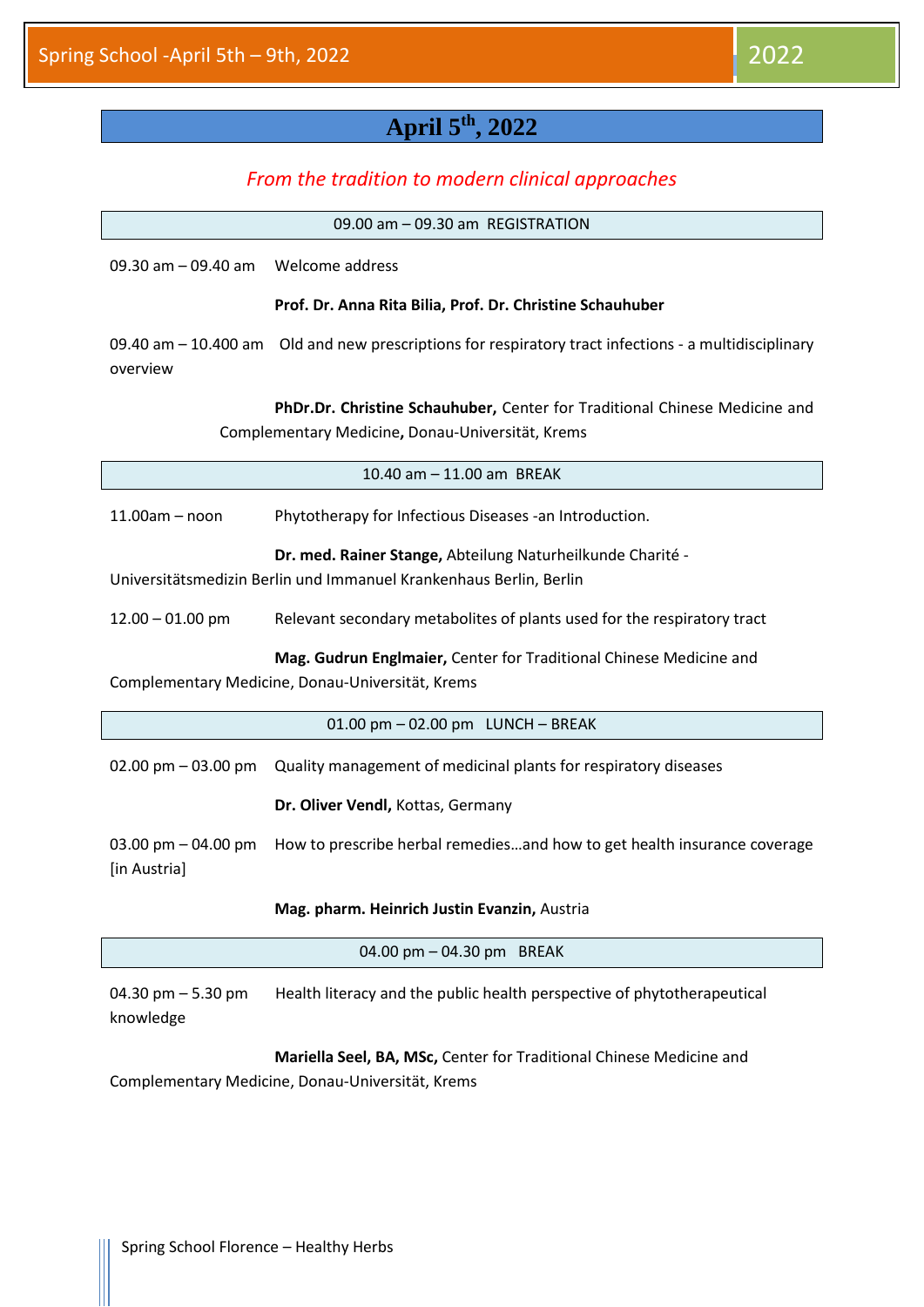#### **April 6th, 2022**

#### *Essential oils*

| 09.30 am $-$ 10.30 am | State of the Art for the role of Essential Oils in Respiratory System Therapy                                                                                                                                                                                                                            |
|-----------------------|----------------------------------------------------------------------------------------------------------------------------------------------------------------------------------------------------------------------------------------------------------------------------------------------------------|
|                       | Prof. Dr. Maria Do Ceu Costa NICITeS - Núcleo de Investigação em Ciências e<br>Tecnologias da Saúde, ERISA-EscolaSuperior de Saúde Ribeiro Sanches-CBIOS-<br>Centro de Biociências/The Biosciences Research Center ECTS- School of Health<br>Sciences and Technologies, Grupo Lusófona Lisboa - Portugal |
| 10.30 am $-$ 11.30 am | Microencapsulation and nanoencapsulation of essential oils                                                                                                                                                                                                                                               |
|                       | Prof. Dr. Anna Rita Bilia, Department of Chemistry, University of Florence                                                                                                                                                                                                                               |
|                       | 11.30 am - 12.00 am BREAK                                                                                                                                                                                                                                                                                |
| Noon-01.00 pm         | Ecological roles of essential oil terpenes and their multiple applications                                                                                                                                                                                                                               |
|                       | Dr. Marco Michelozzi, Dr. Eleonora Palagano (Institute of Biosciences and                                                                                                                                                                                                                                |
|                       | Bioresources); Dr. Felicia Menicucci (Institute of chemistry of organometallic                                                                                                                                                                                                                           |
|                       | compounds). Consiglio Nazionale delle Ricerche (National Research Council)-                                                                                                                                                                                                                              |
|                       | Area di Ricerca di Firenze (Florence Research Area) http://www.fi.cnr.it/                                                                                                                                                                                                                                |
|                       | $01.00$ pm $-02.00$ pm LUNCH $-$ BREAK                                                                                                                                                                                                                                                                   |
| 02.00 pm $-$ 04.00 pm | Lab experience with essential oils                                                                                                                                                                                                                                                                       |
|                       | Dr. Marco Michelozzi, Dr. Eleonora Palagano (Institute of Biosciences and<br>Bioresources); Dr. Felicia Menicucci (Institute of chemistry of organometallic<br>compounds). Consiglio Nazionale delle Ricerche (National Research Council)-                                                               |

Area di Ricerca di Firenze (Florence Research Area) http://www.fi.cnr.it/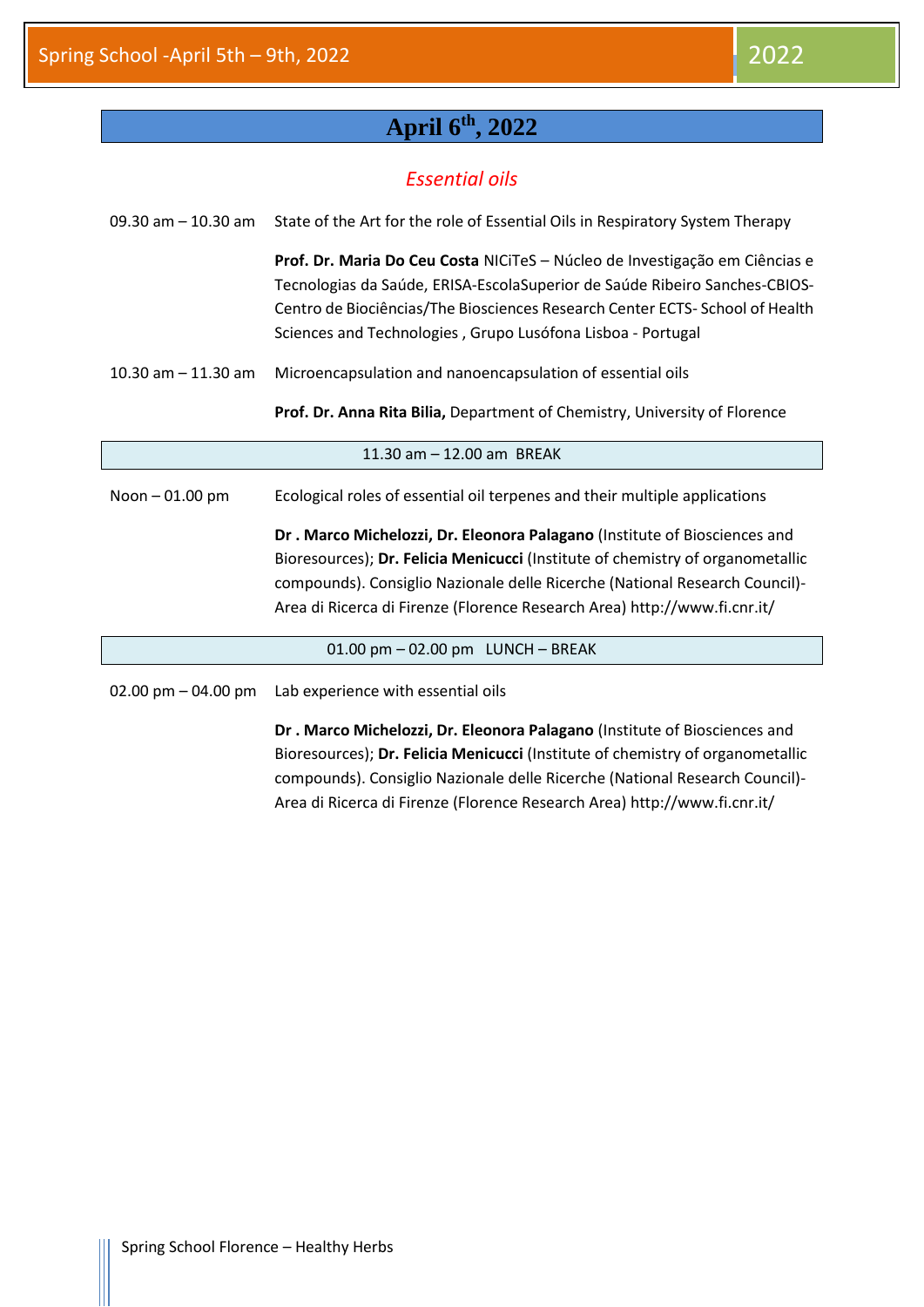#### **April 7 th, 2022**

#### *Formulation approaches*

09.30 am – 10.30 am Herbal drugs, Herbal drug preparations, Herbal medicinal products: the evolution of formulations

**Prof. Dr. Anna Rita Bilia**, Department of Chemistry, University of Florence

10.30 am – 11.30 am Plant-based drug delivery systems in respiratory diseases.

**Prof. Dr. Maria Camilla Bergonzi**, Department of Chemistry, University of Florence

11.30 am – 12.00 am BREAK

12.00 am – 12.30 am Tincture/galenics: Echinacea, Ginseng and Astragalus

**Mag. Verena Silberbauer**, Austria

12.30 am - 01.00 pm Home remedies for common cold from a scientific point of view

**Mag. Karoline Sindelar**, Austria

01.00 pm – 02.00 pm LUNCH – BREAK

02.00 pm – 04.00 pm Lab experience of pharmaceutical technology: essential oils loaded in vesicles and microemulsions

**Dr. Giulia Vanti,** Department of Chemistry, University of Florence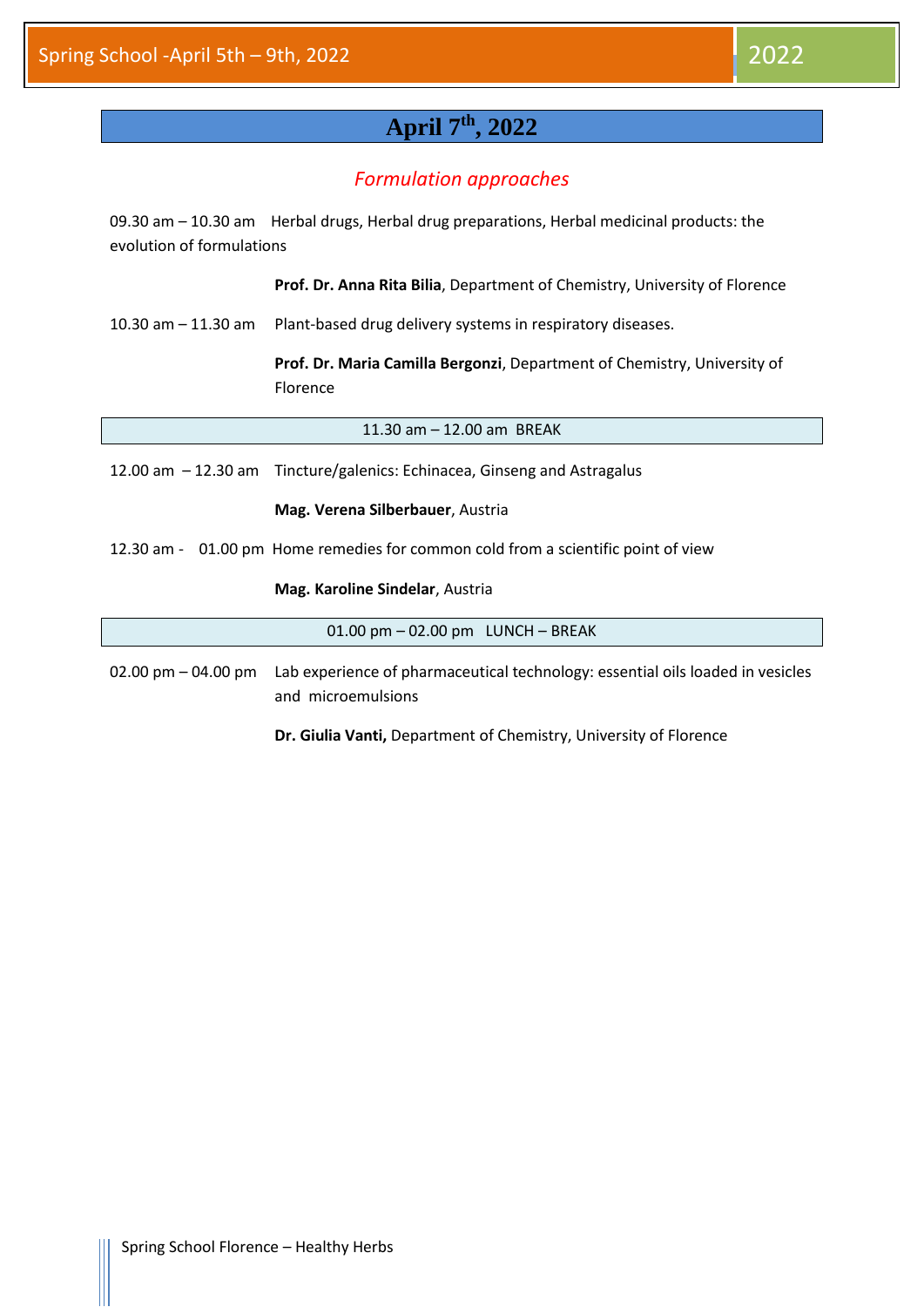#### **April 8 th, 2022**

#### *Monographs Session & Experiences from the Companies*

09.30 am – 10.30 am EMA monographs- Examples of Plants for Respiratory Disorders

**Prof. Dr. Deszö Csupor,** Department of Clinical Pharmacy Faculty of Pharmacy, University of Szeged, Szeged

10.30 am – 11.30 am ESCOP Monographs - Examples of Plants for Respiratory Disorders

**Prof. Dr. Liselotte Krenn,** Department of Pharmaceutical Sciences, Division of Pharmacognosy, University of Vienna, Vienna

11.30 am – 12.00 am BREAK

12.00 am - 01.00 pm Botanicals to support respiratory tract diseases: the case study of quercetin

**Dr. Antonella Riva**, Product Research Manager, Indena S.p.A

|                       | 01.00 pm - 02.00 pm LUNCH - BREAK                                                                    |
|-----------------------|------------------------------------------------------------------------------------------------------|
| 02.00 pm $-$ 02.30 pm | Ginseng supplementation for respiratory infections: what evidence is there?                          |
|                       | Dr. Michele Antonelli, Dipartimento di Sanità Pubblica, AUSL di Reggio<br>Emilia, Reggio Emilia      |
| 02.30 pm $-$ 3.30 pm  | Medical device made of natural substances (MDMNS) for the treatment of<br>cough                      |
|                       | Dr. A. Cossu, Head of Medical Affairs, Aboca S.p.A. Italy                                            |
| 03.30 pm $-05.00$ pm  | Marshmallow and other herbs for cough and cold                                                       |
|                       | Dr. Olaf Kelber, R&D Phytomedicines Bayer Phytomedicines Supply and<br>Development Center, Darmstadt |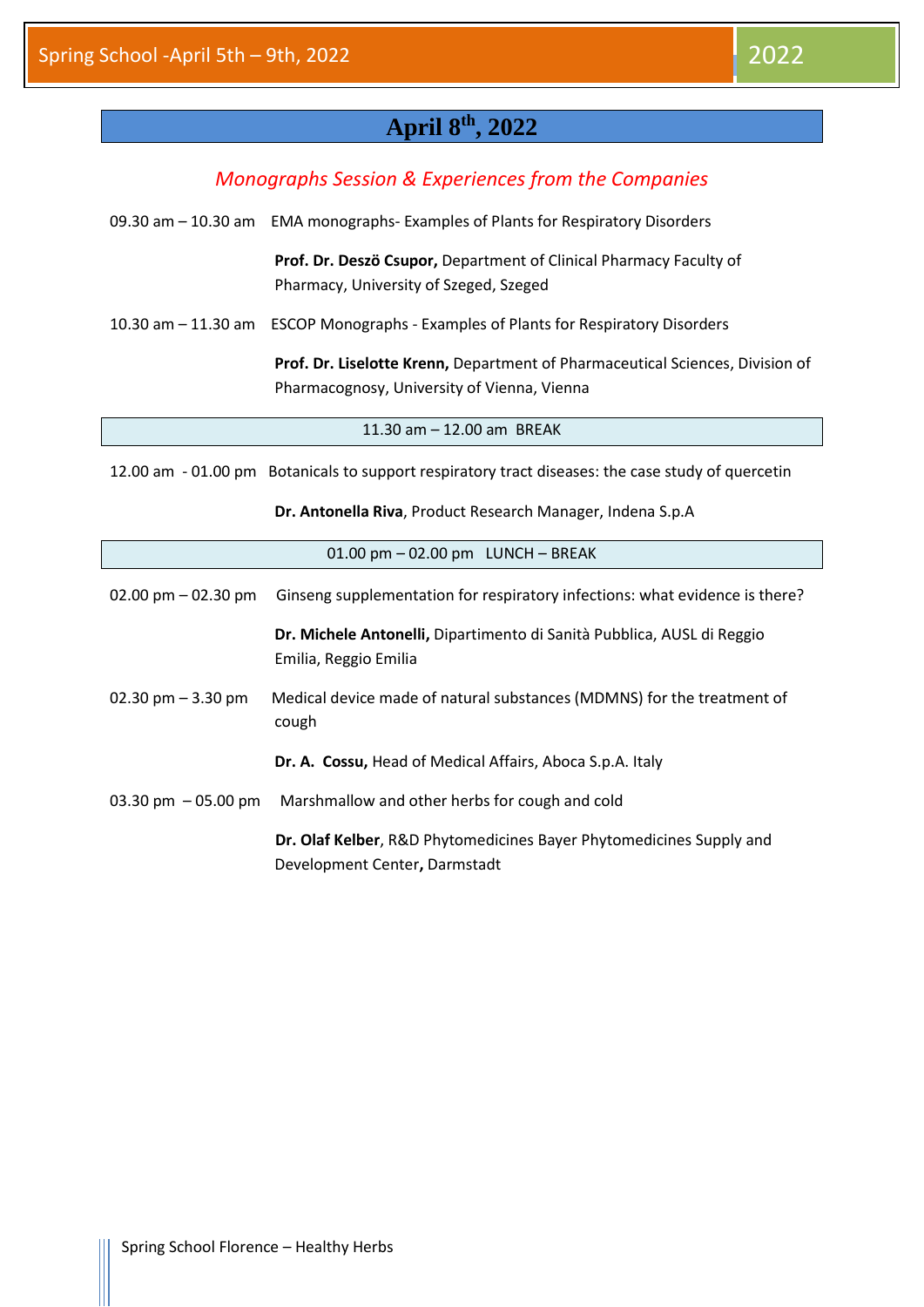#### **April 9 th, 2022**

|                       | 09.30 am - 10.30 am Medicinal plants of Russian Pharmacopoeia used for respiratory tract diseases                                                                              |
|-----------------------|--------------------------------------------------------------------------------------------------------------------------------------------------------------------------------|
|                       | Prof. Dr. (Pharm. sci), PhD (Pharm) Alexander Shikov, Department of<br>Pharmaceutical Formulations, St. Petersburg State Chemical Pharmaceutical<br>University, St. Petersburg |
| 10.30 am $-$ 11.300   | Covid-19 and Phytotherapy: Preventive, Therapeutic or None?                                                                                                                    |
|                       | Dr. Rainer Stanges, Abteilung Naturheilkunde Charité - Universitätsmedizin<br>Berlin und Immanuel Krankenhaus Berlin, Berlin                                                   |
| 11.30 pm $-$ 12.30 pm | Final remarks & How to Do the Examination                                                                                                                                      |
|                       | Mariella Seel, BA, MSc, Center for Traditional Chinese Medicine and<br>Complementary Medicine, Donau-Universität, Krems                                                        |